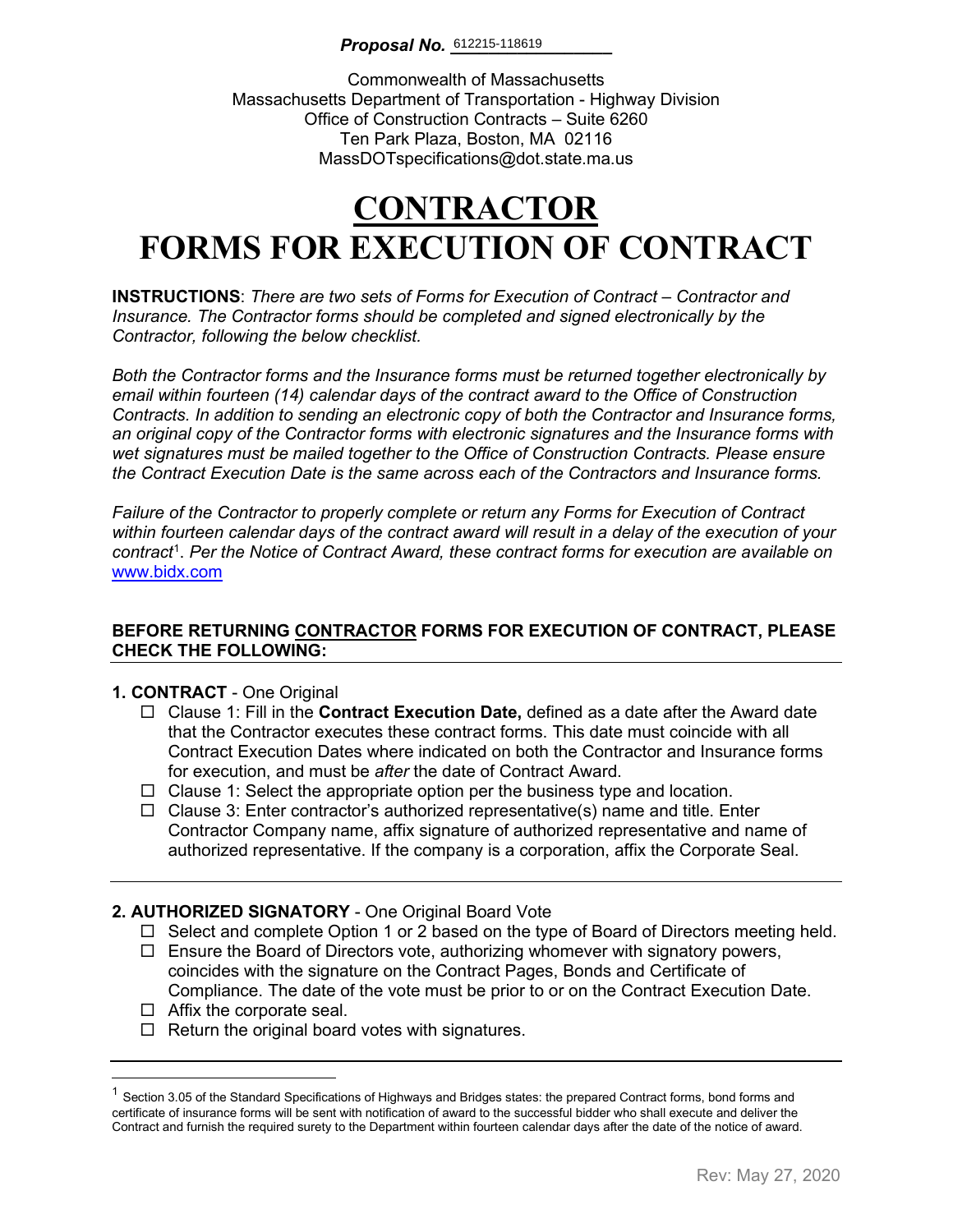### **3. CERTIFICATION OF CONTRACTOR AND MASSDOT** - One Original

- $\Box$  This form is required only on federal aid projects (if provided within Forms for Execution).
- $\Box$  Complete the Certification of Contractor section on the top half of this page. Sign and enter the Contract Execution Date.

### **4. CERTIFICATE OF COMPLIANCE** - One Original

- $\Box$  Enter authorized signatory name and title, company name, and address for principle place of business.
- $\Box$  Sign, enter title, name, and Contract Execution Date.

### **5.1 DOCUMENT 00859 CONTRACTOR/SUBCONTRACTOR CERTIFICATION** - One Original

- $\Box$  Enter the prime contractor name and date (must be the contract execution date). The contract number, project number, federal aid number (if applicable), location, and description will be completed by MassDOT. Do not enter a Subcontractor name.
- $\Box$  Complete only Part 1 at this time. Check off documents used for the project. Check the forms required for all *non-*M/W/SDV/DBEs.
	- $\circ$  For all projects (federal aid and non-federal aid), the following Documents are required: 00820, 00821, 00859, 00860
	- o For non-federal aid (NFA) projects, Document 00761 is required in addition to:
		- For Joint Check arrangements, Document B00846 is required.
		- **For Joint Ventures, Document B00847 is required.**
	- o For federal aid (FA) projects:
		- **For Joint Check arrangements, Document B00855 is required.**
		- For Joint Ventures, Document B00856 is required.
		- For trainee(s) requirements (Federal On-the-Job Training), 00875 is required.
- $\Box$  Enter the date. Sign and enter name of authorized signatory of the prime contractor.
- **Do not complete Part 2 Subcontractor Certification at this time.** This section should be completed at a later date following the execution of these contract forms.

### **5.2 DOCUMENT 00859 CONTRACTOR/SUBCONTRACTOR CERTIFICATION (2nd Copy)** -

One Original (Only Applicable if Contract Includes DBE or M/W/SDVBE Requirements)

- $\Box$  A 2<sup>nd</sup> copy of the Document 00859 is only required if the contract contains federal DBE or state M/W/SDVBE requirements. The  $2^{nd}$  copy should indicate the forms required for all such DBEs or M/W/SDVBEs.
- $\Box$  Enter the prime contractor name and date (must be the contract execution date). The contract number, project number, federal aid number (if applicable), location, and description will be completed by MassDOT. Do not enter a Subcontractor name.
- $\Box$  Complete only Part 1. Check off documents used for the project. If the project has DBE or M/W/SDVBE requirements, the second copy of Document 00859 must indicate required forms for DBEs or M/W/SDVBEs.
	- $\circ$  For all projects (federal aid and non-federal aid), the following Documents are required: 00820, 00821, 00859, 00860
	- o For non-federal aid (NFA) projects, Document 00761 is required in addition to:
		- If there is an M/WBE and/or SDVBE goal, Document 00718 is required
			- **If there is an M/WBE goal, B00842 and B00843 are required**
		- **If there is an SDVBE goal, B00844 and B00845 are required**
		- **For Joint Check arrangements, Document B00846 is required.**
		- **For Joint Ventures, Document B00847 is required.**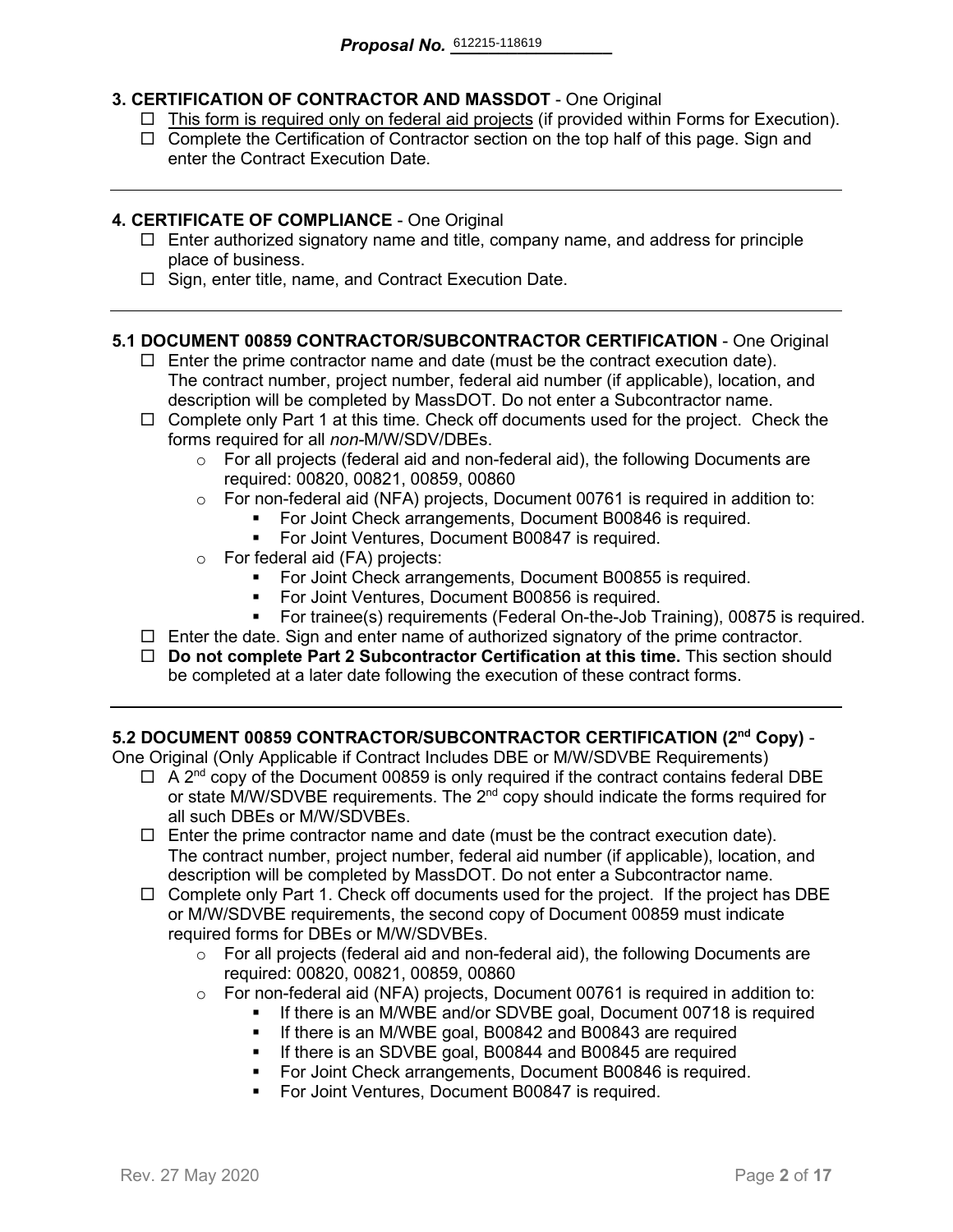- o For federal aid (FA) projects:
	- If there is a DBE goal, Documents 00719, B00853, B00854 are required.
	- For Joint Check arrangements, Document B00855 is required.
	- **For Joint Ventures, Document B00856 is required.**
	- For trainee(s) requirements (Federal On-the-Job Training), 00875 is required.
- $\Box$  Enter the date. Sign and enter name of authorized signatory of the prime contractor.
- **Do not complete Part 2 Subcontractor Certification at this time.** This section should be completed at a later date following the execution of these contract forms.

### **6. OUT OF STATE CERTIFICATE (SAMPLE)** - One Original

- $\Box$  If your corporation is not located in Massachusetts, an Out of State Certificate certifying that you are eligible to do business in the Commonwealth of Massachusetts must be submitted. This certificate is obtained at the Secretary of State's office, One Ashburton Place, 17th Floor, Boston, MA 02108, (617) 727-9640.
- $\Box$  A digital copy of this certificate must be included together with the electronic submission of the Contractor forms and the Insurance forms, and a paper copy provided by mail with the original Contractor and Insurance forms.
- **7. DIESEL CONSTRUCTION EQUIPMENT DATA SHEET** One Original (If Applicable)
	- $\Box$  Submit a certified list of all applicable Diesel Construction Equipment (DCE) to be utilized on the project and provide the required information for each DCE in tabular form. A standardized form is provided; an electronic file may be submitted.
	- $\Box$  For each piece of DCE, the Contractor must also submit digital color pictures showing the machine and the MassDOT-issued compliance label (with inspection tag number).
	- $\Box$  The Contractor and subcontractor must maintain detailed records of all DCE used on the project, including the duration times the DCE is used on the project site. Records must be available for inspection by MassDOT. The engineer must be immediately notified of any new DCE brought onto the project.
	- $\Box$  For more information on the Diesel Retrofit Specification please visit [www.mass.gov.](https://www.mass.gov/service-details/massdot-diesel-retrofit-specification)

**Complete and sign the Contractor forms electronically, following the checklist. The Contractor forms and the Insurance forms must be returned together electronically by email within fourteen (14) calendar days of the contract award to the Office of Construction Contracts. In addition to sending an electronic copy of both the Contractor and Insurance forms, an original copy of the Contractor forms (with electronic signatures) and Insurance forms (with wet signatures) must be mailed together to the Office of Construction Contracts.**

> Please contact the Office of Construction Contracts with questions at [MassDOTspecifications@dot.state.ma.us.](mailto:MassDOTspecifications@dot.state.ma.us)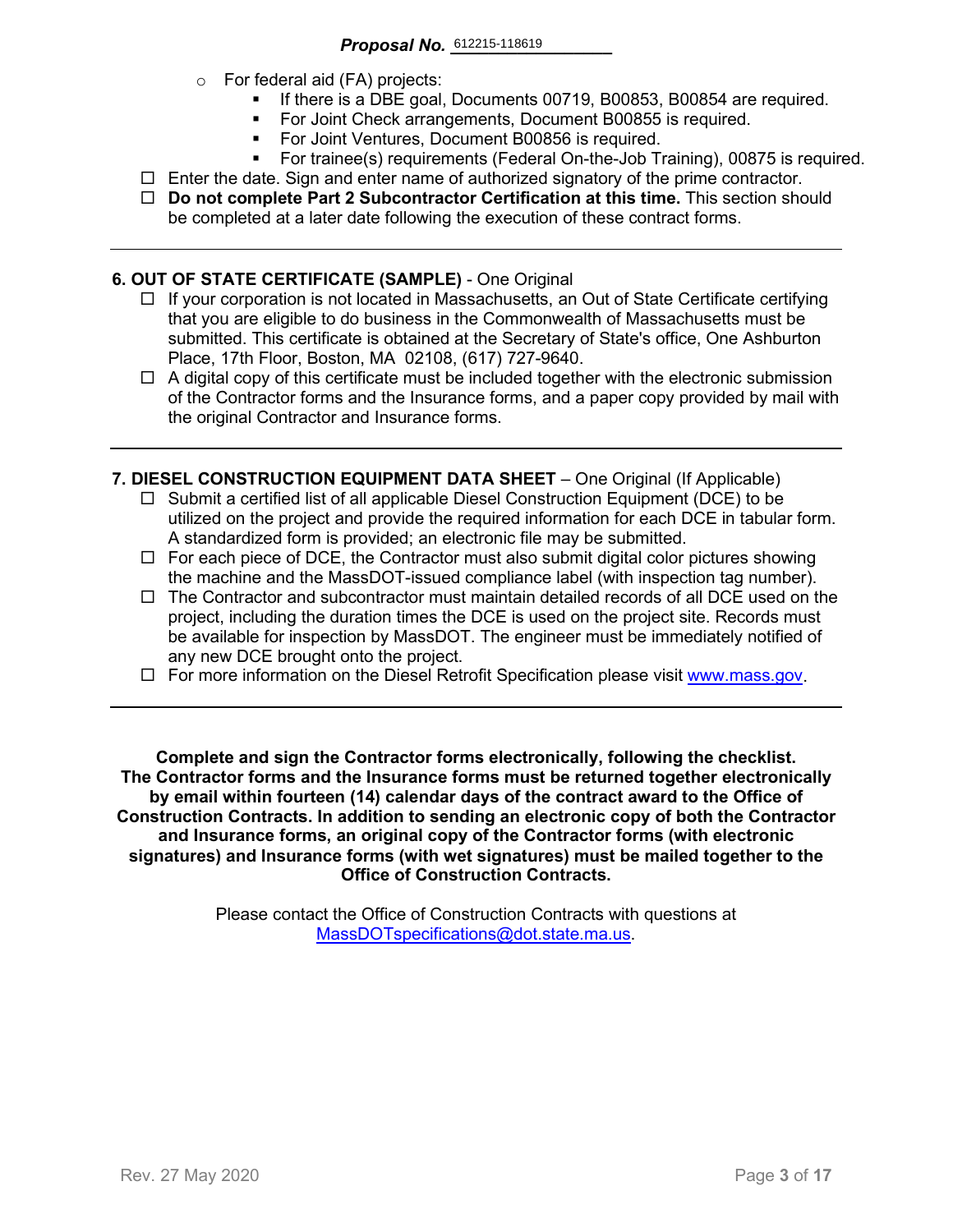## 1. CONTRACT

**Clause 1.** This agreement made **Execution Datel** (Contract Execution Date), between the Commonwealth of Massachusetts, by the Massachusetts Department of Transportation – Highway Division, for the said Commonwealth, and

\_\_\_\_\_\_\_\_\_\_\_\_\_\_\_\_\_\_\_\_\_\_\_\_\_\_\_\_\_\_\_\_\_\_\_\_\_\_\_\_\_\_\_\_\_\_\_\_\_\_\_\_\_\_\_\_\_\_\_\_\_\_\_ (Contractor Name),

| $\Box$ [OPTION 1 – LLC or JV] a              | (Type of Business Structure)                                                     |
|----------------------------------------------|----------------------------------------------------------------------------------|
|                                              | registered to do business in the Commonwealth of Massachusetts under MGL Chapter |
| 156C and having a usual place of business in |                                                                                  |
|                                              | (Contractor Town/City),                                                          |

(Contractor State), herein called the Contractor.

*or*

| □ [OPTION 2 - In-State Contractor] a<br>duly organized under the laws of the Commonwealth of Massachusetts and having a | (Type of Business Structure)                      |
|-------------------------------------------------------------------------------------------------------------------------|---------------------------------------------------|
| usual place of business in                                                                                              | (Contractor Town/City),                           |
| Massachusetts, herein called the Contractor.                                                                            |                                                   |
|                                                                                                                         |                                                   |
| or                                                                                                                      |                                                   |
|                                                                                                                         |                                                   |
| $\Box$ [OPTION 3 – Out-of-State Contractor] a                                                                           | (Type of Business Structure)                      |
| duly organized under the laws of                                                                                        | (Contractor State) and                            |
| registered to do business in the Commonwealth of Massachusetts and having a usual                                       |                                                   |
| place of business in                                                                                                    | (Contractor Town/City),                           |
|                                                                                                                         | (Contractor State), herein called the Contractor. |

Additional Notes:

**Clause 2.** Witnesseth, That the parties to this agreement, each in consideration of the agreements on the part of the other herein contained, do hereby agree, the Commonwealth of Massachusetts for itself, and said Contractor for itself and its successors and assigns as follows: The contractor agrees to furnish all equipment, machinery, tools and labor and furnish and deliver all materials required to be furnished and delivered in and about the improvement and to do and perform all work in

District 1 - Scheduled and Emergency Bridge Substructure Repairs at Various Locations<br> **Community** (Project Name)

in strict conformity with the provisions herein contained and of the Notice to Contractors, Proposal and Special Provisions hereto attached, and the applicable Standard Specifications for Highways and Bridges with the plans referred to herein. All said plans, Standard Specifications, Supplemental Specifications, Special Provisions, Notice to Contractors and Proposal are hereby made a part of this contract.

**Clause 3.** In consideration of the foregoing premises the Commonwealth agrees to pay and the Contractor agrees to receive as full compensation for everything furnished and done by the Contractor under this contract, including all work required but not shown on the plans for the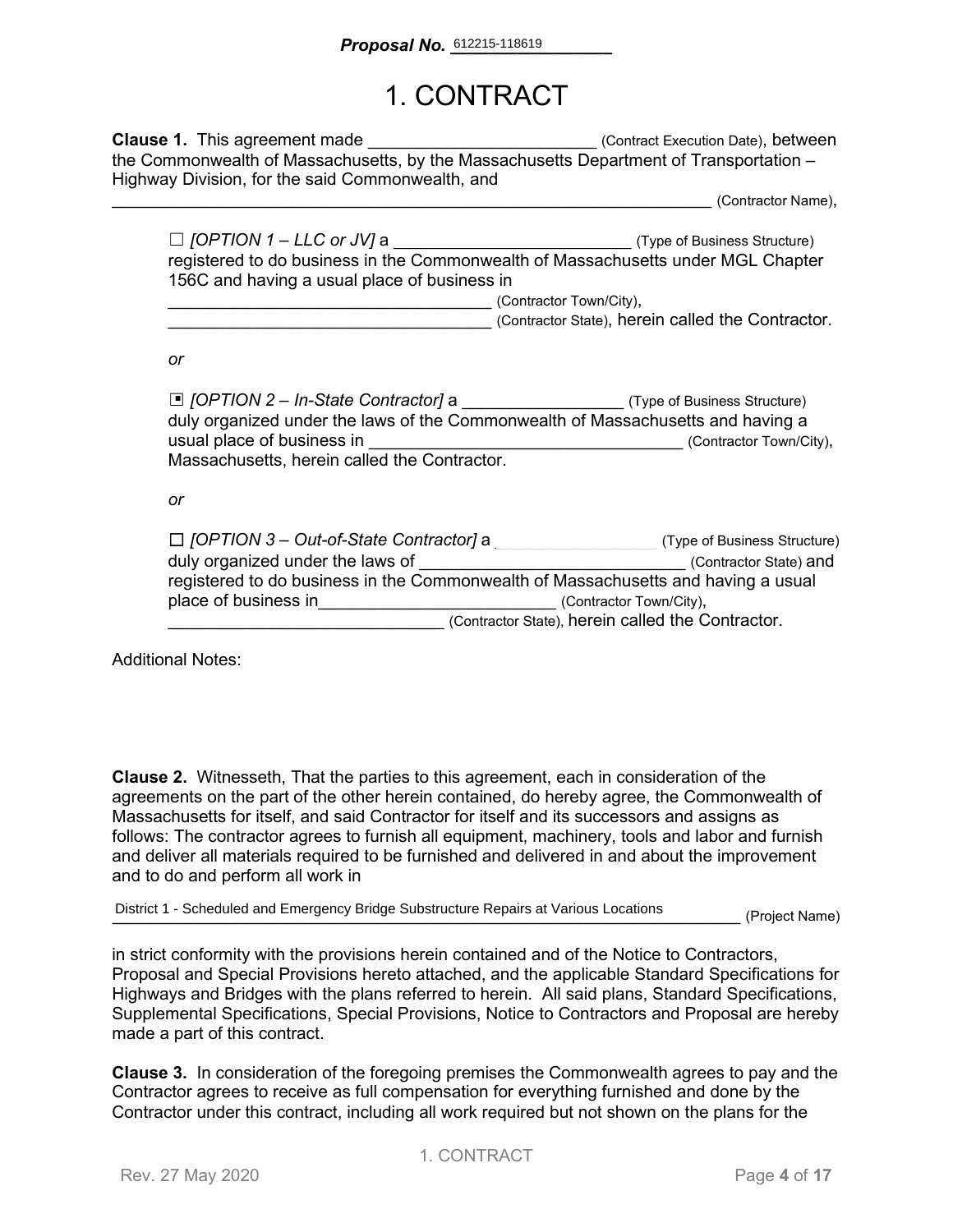items herein mentioned, and also for all loss or damage arising out of the nature of the work aforesaid, or from the action of the elements, or from any delay or from any unforeseen obstruction or difficulty encountered in the prosecution of the work, and for all risks of every description connected with the work, and for all expenses incurred by or in consequence of the suspension or discontinuance of the work as herein specified, and for well and faithfully completing the work, and the whole thereof, as herein provided, such unit prices are set out in the accompanying proposal, and for all work required, for which there is no item in the proposal, such compensation as is provided for in the aforesaid specifications.

On November 1, 2009, the Massachusetts Department of Highways was abolished, and all assets, liabilities, and obligations became those of the Massachusetts Department of Transportation. Anywhere in this contract the terms Commission, Commonwealth, Department of Public Works, Department, Massachusetts Highway Department, MassHighway, Party of the First Part, or any other term intending to mean the former Massachusetts Department of Highways is herein used, it shall be interpreted to mean the Massachusetts Department of Transportation or applicable employee of MassDOT unless the context clearly requires otherwise.

Pursuant to St. 2009, c. 25 "An Act Modernizing the Transportation Systems of the Commonwealth", as amended, the Massachusetts Department of Transportation has by operation of law inherited all rights and obligations pursuant to any contract, and therefore parties to this contract hereby acknowledge and agree that its terms shall be liberally construed and interpreted to maintain the rights and obligations of the Massachusetts Department of Transportation. Furthermore, the parties hereby acknowledge and agree that the transfer of all rights and obligations from the Massachusetts Department of Highways to the Massachusetts Department of Transportation shall not have the effect of altering or eliminating any provision of this contract in a manner that inures to the detriment of the Massachusetts Department of Transportation.

In witness whereof, the said Contractor has caused these presents to be signed in its name and behalf and its corporate seal to be hereto affixed by

\_\_\_\_\_\_\_\_\_\_\_\_\_\_\_\_\_\_\_\_\_\_\_\_\_\_\_\_\_\_\_\_\_\_\_\_\_\_\_\_\_ (Authorized Signatory Name)

|                                                                                                                                                                        | $\alpha$                                         |
|------------------------------------------------------------------------------------------------------------------------------------------------------------------------|--------------------------------------------------|
| its<br><u> 1989 - Johann Barbara, martin amerikan basar dan berasal dalam basa dalam basar dalam basar dalam basar dala</u>                                            | (Authorized Signatory Title)                     |
| thereto duly authorized, and the said Commonwealth has executed these presents by The<br>Massachusetts Department of Transportation on the year and day above written. |                                                  |
| X.<br>Massachusetts Department of Transportation                                                                                                                       | (Authorized Representative Signature)            |
| BY X                                                                                                                                                                   | (Authorized Signature)                           |
|                                                                                                                                                                        | (Authorized Signatory Name)<br>(Contractor Name) |
|                                                                                                                                                                        | <b>Contractor Corporate Seal</b>                 |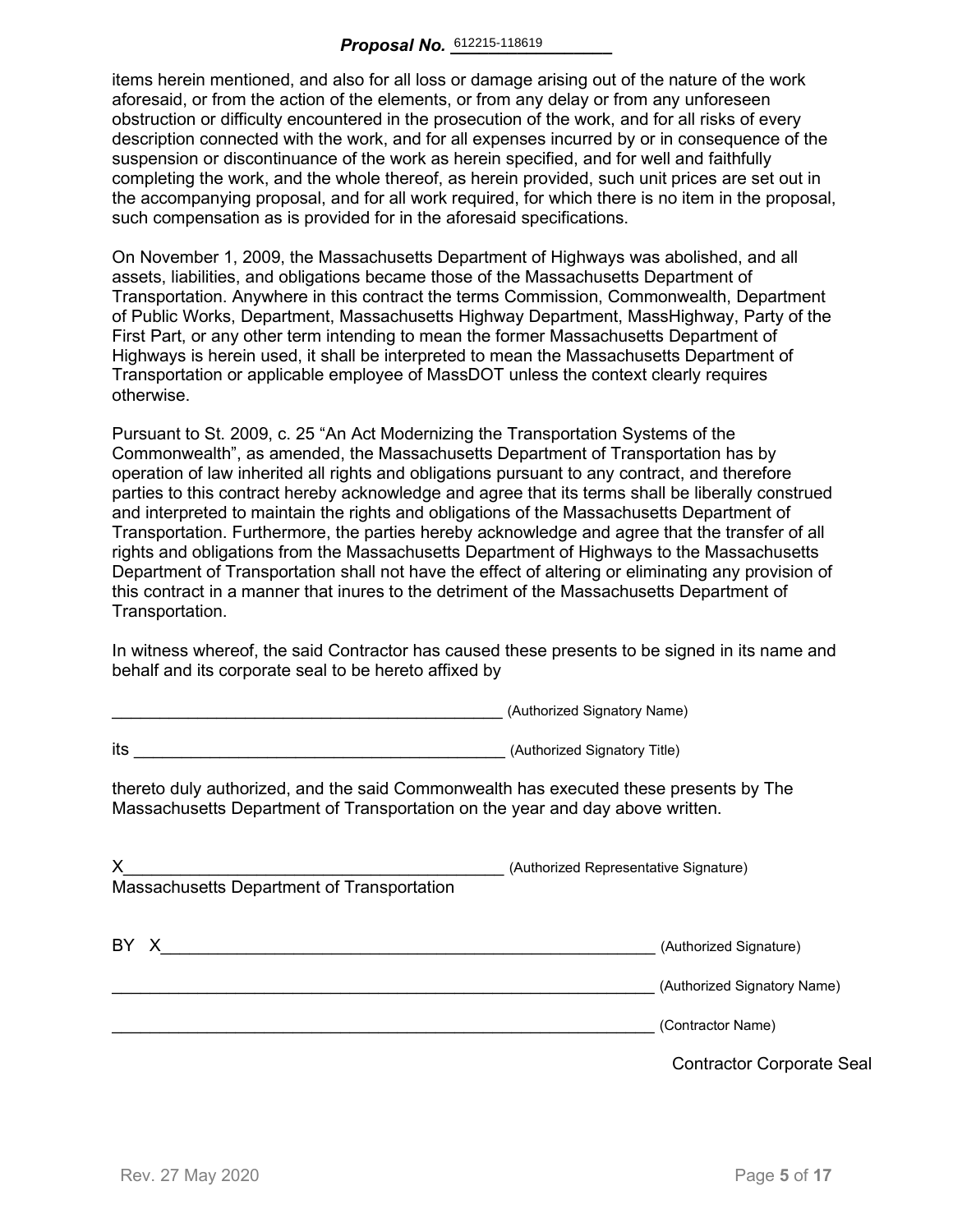## 2. AUTHORIZED SIGNATORY

|    | $\Box$ [Option 1] At a meeting of the Board of Directors of the                                                                                                                                                                             |                                                       |
|----|---------------------------------------------------------------------------------------------------------------------------------------------------------------------------------------------------------------------------------------------|-------------------------------------------------------|
|    | (Date of Meeting), at which all the Directors were present or waived notice, it was                                                                                                                                                         | (Contractor Name) held on                             |
| or |                                                                                                                                                                                                                                             |                                                       |
|    | $\Box$ [Option 2] At a regularly called meeting of the Board of Directors of the                                                                                                                                                            |                                                       |
|    | (Contractor Name) (Contractor Name)<br>held on ________________________ (Date of Meeting), at which a quorum was present, it was                                                                                                            |                                                       |
|    | they are hereby authorized to execute contracts and bonds in the name and behalf of said<br>company, and affix its corporate seal thereto; and such execution of any contract or obligation in<br>this company's name on its behalf by such | Title of Authorized Signatory) of this company, and   |
|    | A True Copy Attest:                                                                                                                                                                                                                         |                                                       |
|    | Later of Business)<br>Later of Business)                                                                                                                                                                                                    | (Contract Execution Date)                             |
|    | (Contractor Name) and that<br>(Name of Authorized Signatory) is the duly elected<br>the above vote has not been amended or rescinded and remains in full force and as of this date.                                                         |                                                       |
|    |                                                                                                                                                                                                                                             |                                                       |
|    |                                                                                                                                                                                                                                             | (Clerk Signature)<br><b>Contractor Corporate Seal</b> |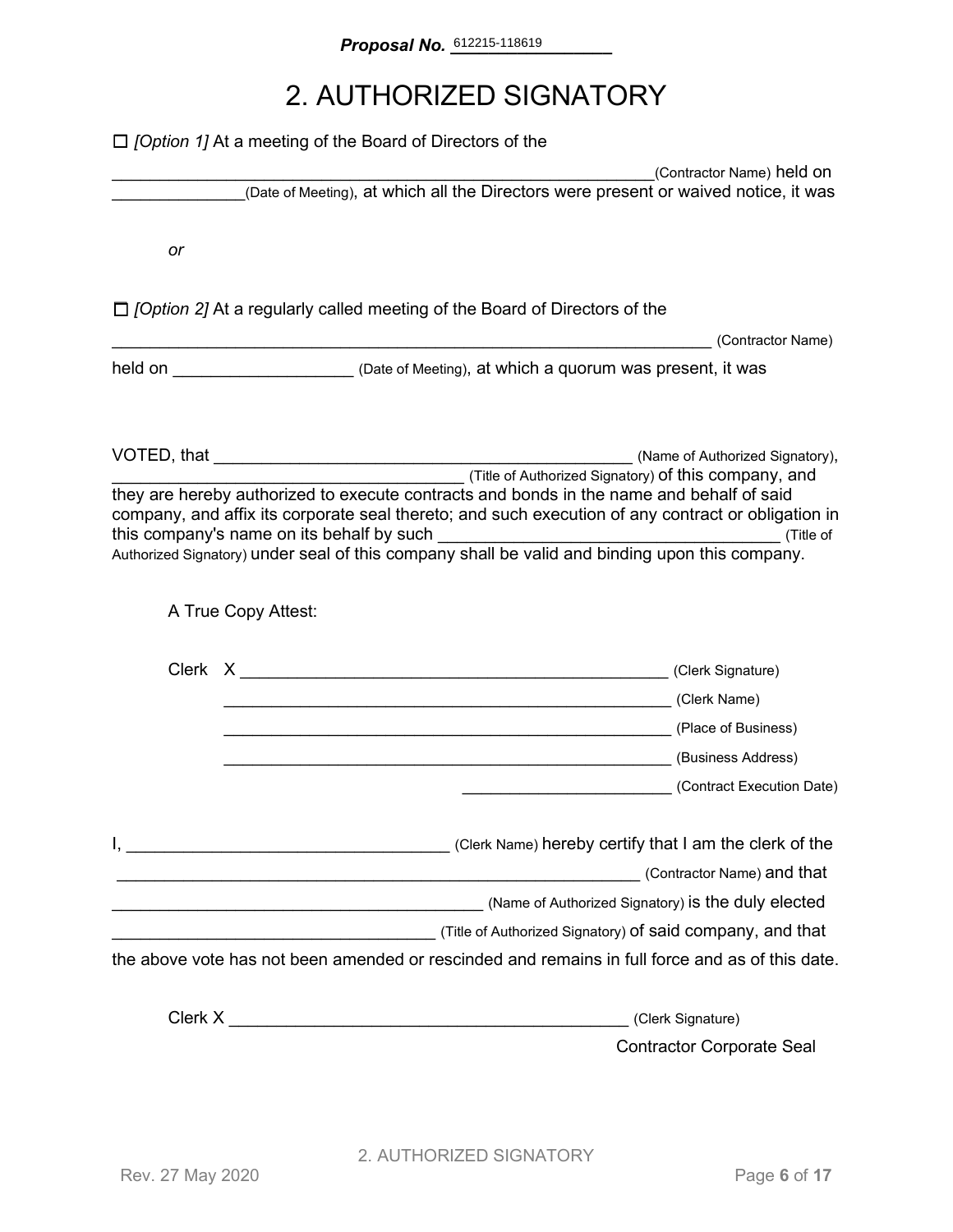| State Contract No.  | 118619               |
|---------------------|----------------------|
| Federal Aid Project | <b>NFA</b>           |
| State               | <b>MASSACHUSETTS</b> |

### 3. CERTIFICATION OF CONTRACTOR AND MASSDOT

#### *Certification of Contractor*

| I hereby certify that I am the                    | (Authorized Signatory Title) |
|---------------------------------------------------|------------------------------|
| and duly authorized representative of the firm of |                              |
|                                                   |                              |

\_\_\_\_\_\_\_\_\_\_\_\_\_\_\_\_\_\_\_\_\_\_\_\_\_\_\_\_\_\_\_\_\_\_\_\_\_\_\_\_\_\_\_\_\_\_\_\_\_\_\_\_\_\_\_\_\_\_\_\_\_\_\_ (Contractor Name)

| whose address is                                            | (Contractor Address) |
|-------------------------------------------------------------|----------------------|
| and that neither I nor the above firm I here represent has: |                      |

- a. employed or retained for a commission, percentage, brokerage contingent fee, or other consideration, any firm or person (other than a bona fide employee working solely for me or the above contractor) to solicit or secure this contract,
- b. agreed, as an express or implied condition for obtaining this contract to employ or retain the services of any firm or person in connection with carrying out the contract;

except as here expressly stated (if any):

I acknowledge that this certificate is to be furnished to the State Highway Department and the Federal Highway Administration U.S. Department of Transportation in connection with this contract involving participation of Federal Aid Highway Funds, and is subject to applicable State and Federal Laws, both criminal and civil.

\_\_\_\_\_\_\_\_\_\_\_\_\_\_\_\_\_\_\_\_\_\_\_\_\_\_\_\_\_\_\_\_\_\_\_\_\_\_\_\_\_\_\_\_\_\_\_\_\_\_\_\_\_\_\_\_\_\_\_\_\_\_\_\_\_\_\_\_\_\_\_\_\_\_\_\_ \_\_\_\_\_\_\_\_\_\_\_\_\_\_\_\_\_\_\_\_\_\_\_\_\_\_\_\_\_\_\_\_\_\_\_\_\_\_\_\_\_\_\_\_\_\_\_\_\_\_\_\_\_\_\_\_\_\_\_\_\_\_\_\_\_\_\_\_\_\_\_\_\_\_\_\_

| Signature X |                        | Jate |                           |
|-------------|------------------------|------|---------------------------|
|             | (Authorized Signature) |      | (Contract Execution Date) |

### *Certification of MassDOT – Highway Division*

I hereby certify that I am the Chief Engineer of the MassDOT – Highway Division of the Commonwealth of Massachusetts and the above contracting firm or his representative has not been required, directly or indirectly as an express or implied condition in connection with obtaining and carrying out this contract to

- a. employ or retain, or agree to employ or retain, any firm or person or
- b. pay, or agree to pay, to any firm or person, or organization, any fee, contribution, donation or consideration of any kind;

except as here expressly state (if any):

I acknowledge that this certificate is to be furnished to the Federal Highway Administration U.S. Department of Transportation in connection with this contract involving participation of Federal Aid Highway Funds, and is subject to applicable State and Federal Laws, both criminal and civil.

\_\_\_\_\_\_\_\_\_\_\_\_\_\_\_\_\_\_\_\_\_\_\_\_\_\_\_\_\_\_\_\_\_\_\_\_\_\_\_\_\_\_\_\_\_\_\_\_\_\_\_\_\_\_\_\_\_\_\_\_\_\_\_\_\_\_\_\_\_\_\_\_\_\_\_\_ \_\_\_\_\_\_\_\_\_\_\_\_\_\_\_\_\_\_\_\_\_\_\_\_\_\_\_\_\_\_\_\_\_\_\_\_\_\_\_\_\_\_\_\_\_\_\_\_\_\_\_\_\_\_\_\_\_\_\_\_\_\_\_\_\_\_\_\_\_\_\_\_\_\_\_\_.

| Date | Signature X |
|------|-------------|
|      |             |

3. CERTIFICATION OF CONTRACTOR AND MASSDOT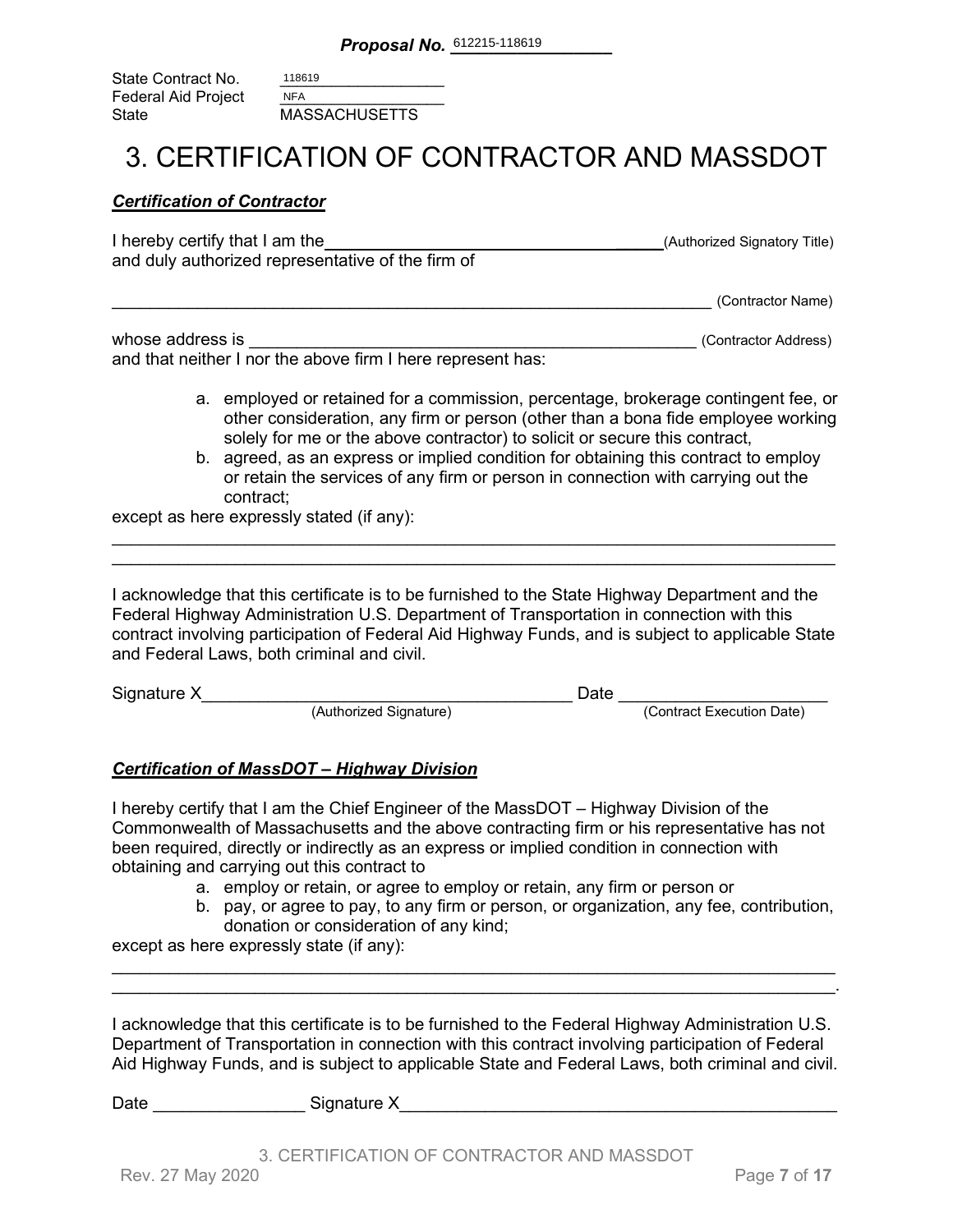|                                     | (Name of Authorized Signatory),                          |
|-------------------------------------|----------------------------------------------------------|
|                                     | (Title of Authorized Signatory) authorized signatory for |
|                                     | (Legal Contractor Name) whose principal place of         |
| business is at                      | (Contractor Address)                                     |
| and Contractor Vendor/Customer Code | (Contractor Vendor/Customer Code)                        |

do hereby certify, under the pains and penalties of perjury, that the aforementioned Contractor has complied and will continue to comply with all applicable laws, regulations, Executive Orders and policies, including, but not limited to, the following:

### *STATE TAX COMPLIANCE*

All laws of the Commonwealth relating to taxes, including Section 36 of Chapter 233 of the Acts of 1983, amending Section of 49A (b), of Chapter 62C, General Laws;

### *MASSACHUSETTS EMPLOYMENT SECURITY*

All employment security laws of the Commonwealth, including Section 19A (b) of Chapter 151A of the General Laws and all others related to contributions and payments in lieu of contributions;

### *EXECUTIVE ORDER 481 – PROHIBITING THE USE OF UNDOCUMENTED WORKERS ON STATE CONTRACTS*

Contractor shall not knowingly use undocumented workers in connection with the performance of this Contract; that pursuant to federal requirements, the Contractor shall verify the immigration status of all workers assigned to this Contract, and all subcontracts related thereto, without engaging in unlawful discrimination; and that the Contractor shall not knowingly or recklessly alter, falsify, or accept altered or falsified documents from any such worker(s). The Contractor understands and agrees that breach of any of these terms during the period of each contract may be regarded as a material breach, subjecting the Contractor to sanctions, including but not limited to monetary penalties, withholding of payments, contract suspension or termination.

### *CONSTRUCTION EQUIPMENT STANDARD – HIGHWAY SPECIFICATION 7.02*

DEP Mass Clean Diesel Program, whereby any and all large non-road (greater than 50 horsepower) diesel construction equipment (DCE) to be used in this contract has emission control devices installed, such as oxidation catalysts or particulate filters, on the exhaust system side of the diesel combustion engine equipment. Contractor further agrees to provide a list of said DCE to the Massachusetts Department of Transportation – Highway Division prior to its actual use in connection with this Contract, including but not limited to the number of vehicles subject to this certification and the number of vehicles retrofitted by vehicle type.

I acknowledge that this certificate is being furnished as a requirement under this Contract, and is subject to applicable, State and Federal Laws, both criminal and civil.

X\_\_\_\_\_\_\_\_\_\_\_\_\_\_\_\_\_\_\_\_\_\_\_\_\_\_\_\_\_\_\_\_\_\_\_ \_\_\_\_\_\_\_\_\_\_\_\_\_\_\_\_\_\_\_\_\_\_\_\_\_\_\_\_\_\_\_\_\_\_\_\_\_\_ Authorized Signature Title of Authorized Signatory

Name of Authorized Signatory **Execution Contract Execution Date**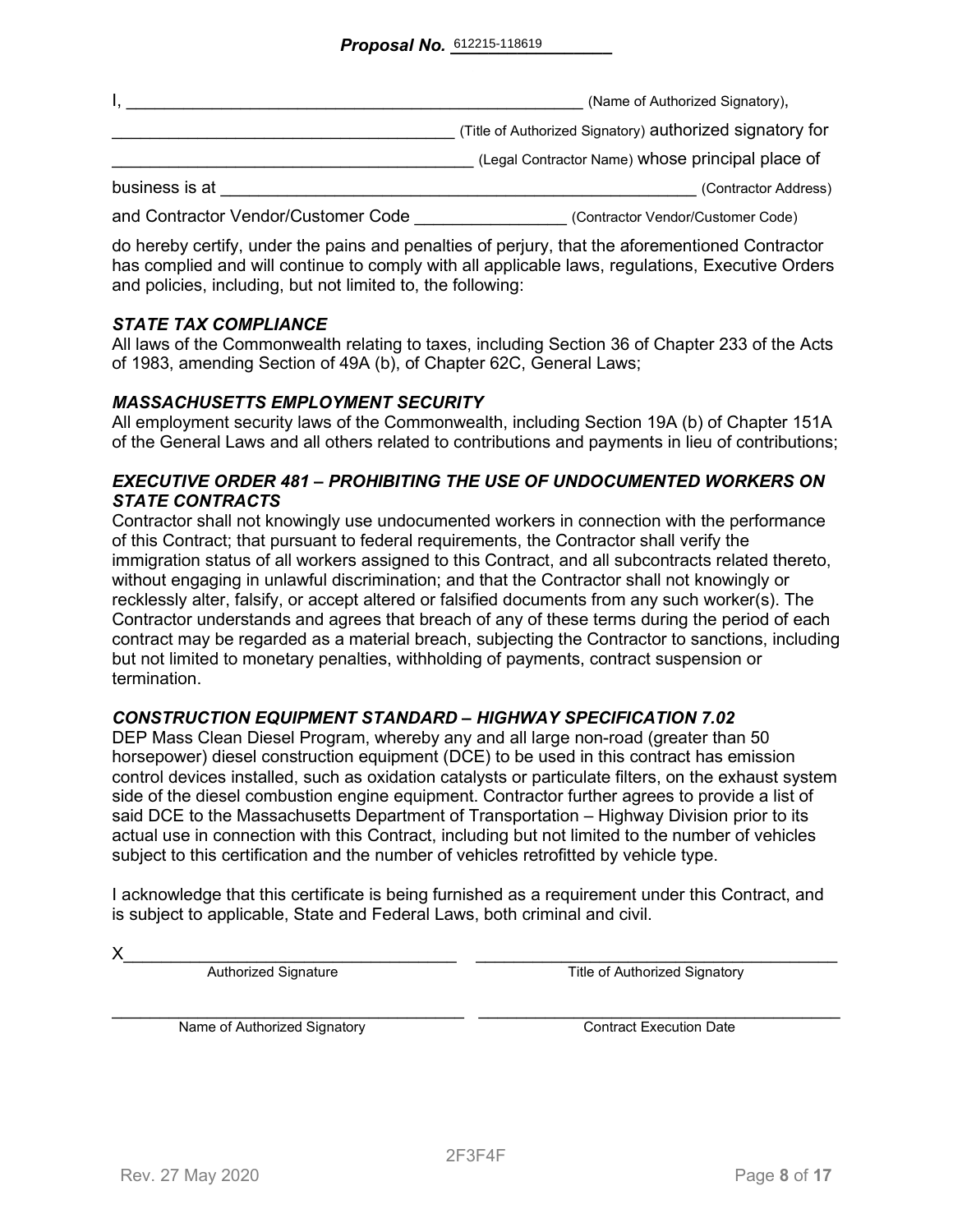## 5.1 DOCUMENT 00859 CONTRACTOR / SUBCONTRACTOR CERTIFICATION FORM ‡

| Contractor: |  |
|-------------|--|
|             |  |

Date:  $\Box$ 

‡This form shall be prepared and submitted to MassDOT for every subcontractor; the Prime Contractor shall ensure that the indicated documents have been given, as applicable, to its Sub-Contractors.

Subcontractor:

Contract No.: 118619 \_\_\_\_\_\_ Project No.: 612215 \_\_\_\_\_\_\_\_ Federal Aid No.: NFA \_\_\_\_\_\_\_\_\_

Location:\_\_\_\_\_\_\_\_\_\_\_\_\_\_\_\_\_\_\_\_\_\_\_\_\_\_\_\_\_\_\_\_\_\_\_\_\_\_\_\_\_\_\_\_\_\_\_\_\_\_\_\_\_\_\_\_\_\_\_\_\_\_\_\_\_\_\_\_\_ District 1

Project Description: District 1 - Scheduled and Emergency Bridge Substructure Repairs at Various Locations

**PART 1 CONTRACTOR CERTIFICATION:** I hereby certify, as an authorized official of this company, that to the best of my knowledge, information and belief, the company is in compliance with all applicable federal and state laws, rules, and regulations governing fair labor and employment practices, that the company will not discriminate in their employment practices, that the company will make good faith efforts to comply with the minority employee and women employee workforce participation ratio goals and specific affirmative action steps contained in Contract Document 00820 Commonwealth of Massachusetts Supplemental Equal Employment Opportunity, Non-Discrimination and Affirmative Action Program, and that the company will comply with the special provisions and documentation indicated below (as checked).

I further hereby certify, as an authorized official of this company, that the special provisions and documentation indicated below (as checked) have been or are included in, and made part of, the Subcontractor Agreement entered into with the firm named above.

|        | This is not a Federally-aided construction project<br>Doc. $#$                                                                                                                     |
|--------|------------------------------------------------------------------------------------------------------------------------------------------------------------------------------------|
|        | 00718 – Participation by Minority Or Women's Business Enterprises and SDVOBE†                                                                                                      |
|        | 00761 – Certification Regarding Debarment, Suspension, Ineligibility, and Voluntary<br>Exclusion                                                                                   |
|        | 00820 – MA Supplemental Equal Employment Opportunity, Non-Discrimination, and<br><b>Affirmative Action Program</b>                                                                 |
|        | 00821 – Electronic Reporting Requirements, Civil Rights Programs, and Certified<br>Payroll                                                                                         |
|        | 00859 – Contractor/Subcontractor Certification Form (this document)                                                                                                                |
| $\Box$ | 00860 - MA Employment Laws                                                                                                                                                         |
| $\Box$ | 00861 - Applicable State Wage Rates in the Contract Proposal**                                                                                                                     |
|        | B00842 – MA Schedule of Participation By Minority or Women Business Enterprises<br>(M/WBEs)                                                                                        |
|        | B00843 - MA Letter of Intent - M/WBEst                                                                                                                                             |
|        | B00844 - Schedule of Participation By SDVOBE                                                                                                                                       |
|        | B00845 - Letter of Intent - SDVOBE                                                                                                                                                 |
|        | B00846 - M/WBE or SDVOBE Joint Check Arrangement Approval Form                                                                                                                     |
|        | B00847 - Joint Venture Affidavit                                                                                                                                                   |
|        | ** Does not apply to Material Suppliers, unless performing work on-site<br>† Applies only if Subcontractor is a M/WBE; only include these forms for the particular M/WBE<br>Entity |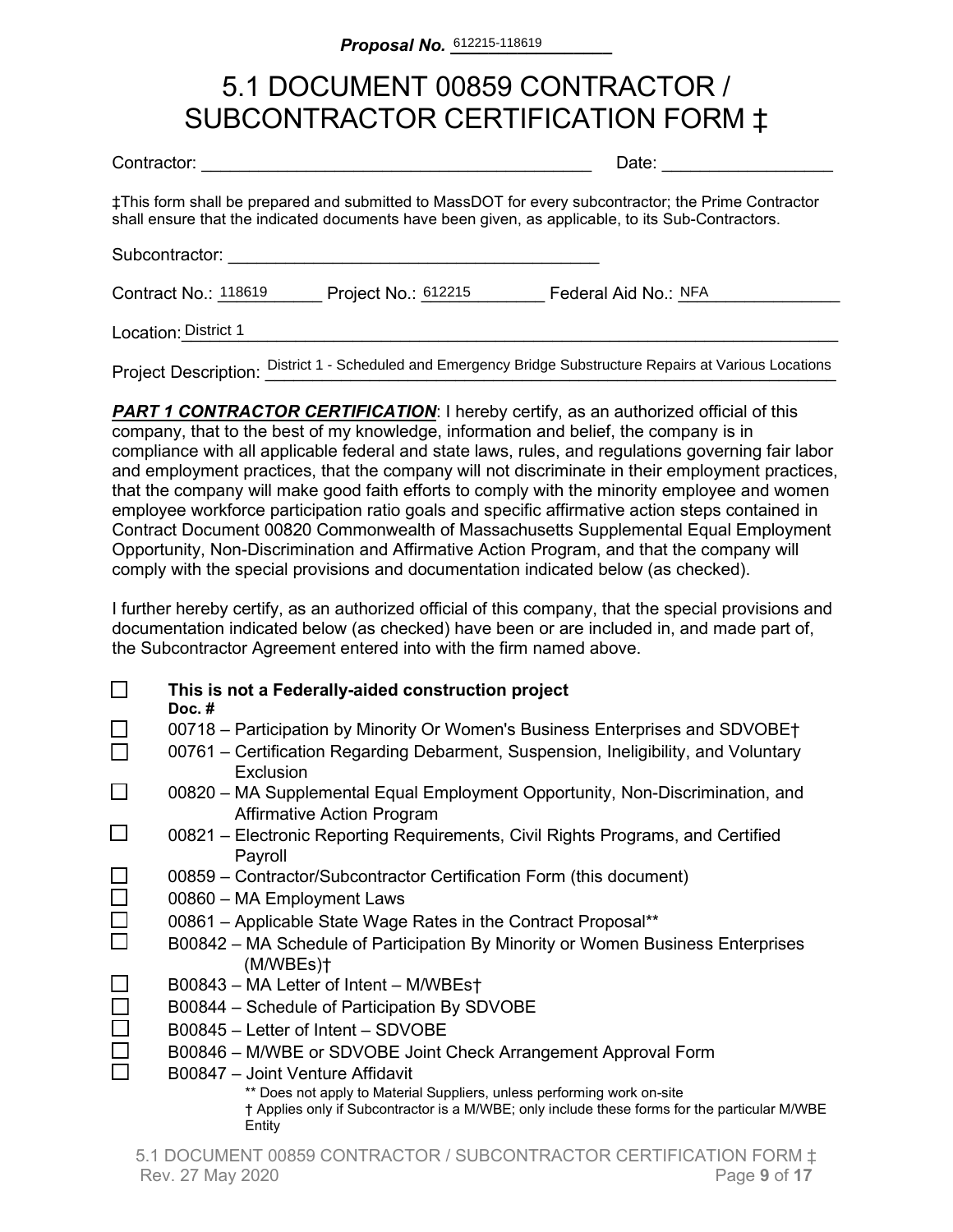|             | This is a Federally-aided construction project (Federal Aid Number is present)<br>Doc.#                                                                 |  |  |  |  |  |  |  |  |  |
|-------------|---------------------------------------------------------------------------------------------------------------------------------------------------------|--|--|--|--|--|--|--|--|--|
|             | 00719 - Special Provisions for Participation by Disadvantaged Business Enterprises†                                                                     |  |  |  |  |  |  |  |  |  |
|             | 00760 – Form FHWA 1273 - Required Contract Provisions for Federal-Aid Construction<br>Contracts                                                         |  |  |  |  |  |  |  |  |  |
| $\Box$      | 00820 - MA Supplemental Equal Employment Opportunity, Non-Discrimination and<br><b>Affirmative Action Program</b>                                       |  |  |  |  |  |  |  |  |  |
|             | 00821 – Electronic Reporting Requirements, Civil Rights Programs and Certified Payroll                                                                  |  |  |  |  |  |  |  |  |  |
|             | 00859 - Contractor/Subcontractor Certification Form (this document)                                                                                     |  |  |  |  |  |  |  |  |  |
|             | 00860 - MA Employment Laws                                                                                                                              |  |  |  |  |  |  |  |  |  |
|             | 00870 - Standard Federal Equal Employment Opportunity Construction Contract                                                                             |  |  |  |  |  |  |  |  |  |
|             | Specifications Executive Order 11246, 41 CFR Parts 60-4.2 and 60-4.3                                                                                    |  |  |  |  |  |  |  |  |  |
|             | (Solicitations and Equal Opportunity Clauses)*                                                                                                          |  |  |  |  |  |  |  |  |  |
|             | 00875 - Federal Trainee Special Provisions                                                                                                              |  |  |  |  |  |  |  |  |  |
|             | B00853 - Schedule of Participation by Disadvantaged Business Enterprise†                                                                                |  |  |  |  |  |  |  |  |  |
|             | B00854 - Letter of Intent - DBEst                                                                                                                       |  |  |  |  |  |  |  |  |  |
|             | B00855 - DBE Joint Check Arrangement Approval Form                                                                                                      |  |  |  |  |  |  |  |  |  |
|             | B00856 - Joint Venture Affidavit                                                                                                                        |  |  |  |  |  |  |  |  |  |
|             | 00861 / 00880 - Applicable state and federal wage rates from Contract Proposal**<br>*Applicable only to Contracts or Subcontracts in excess of \$10,000 |  |  |  |  |  |  |  |  |  |
|             | **Does not apply to Material Suppliers, unless performing work on-site                                                                                  |  |  |  |  |  |  |  |  |  |
|             | † Applies only if Subcontractor is a DBE; only include these forms for the particular DBE Entity                                                        |  |  |  |  |  |  |  |  |  |
| Signed this | (Contract Execution Date) Under The Pains And                                                                                                           |  |  |  |  |  |  |  |  |  |
|             | Penalties Of Perjury.                                                                                                                                   |  |  |  |  |  |  |  |  |  |
| X.          | (Authorized Signature)                                                                                                                                  |  |  |  |  |  |  |  |  |  |
|             | (Name of Authorized Signatory)                                                                                                                          |  |  |  |  |  |  |  |  |  |
|             | (Title of Authorized Signatory)                                                                                                                         |  |  |  |  |  |  |  |  |  |

**PART 2 SUBCONTRACTOR CERTIFICATION:** I hereby certify, as an authorized official of this company, that the required documents in Part 1 above were physically incorporated in our Agreement/Subcontract with the Contractor and give assurance that this company will fully comply or make every good faith effort to comply with the same. I further certify that:

- 1. This company recognizes that if this is a Federal-Aid Project, then this Contract is covered by the equal employment opportunity laws administered and enforced by the United States Department of Labor ("USDOL"), Office of Federal Contract Compliance Programs ('OFCCP"). By signing below, we acknowledge that this company has certain reporting obligations to the OFCCP, as specified by 41 CFR Part 60-4.2.
- 2. This company further acknowledges that any contractor with fifty (50) or more employees on a Federal-aid Contract with a value of fifty-thousand (\$50,000) dollars or more must annually file an EEO-1 Report (SF 100) to the EEOC, Joint Reporting Committee, on or before September 30th, each year, as specified by 41 CFR Part 60-1.7a.
- 3. For more information regarding the federal reporting requirements, please contact the USDOL, OFCCP Regional Office, at 1-646-264-3170 or EEO-1, Joint Reporting Committee at 1-866-286-6440. You may also find guidance at: <http://www.dol.gov/ofccp/TAguides/consttag.pdf> or [http://www.wdol.gov/dba.aspx#0.](http://www.wdol.gov/dba.aspx#0)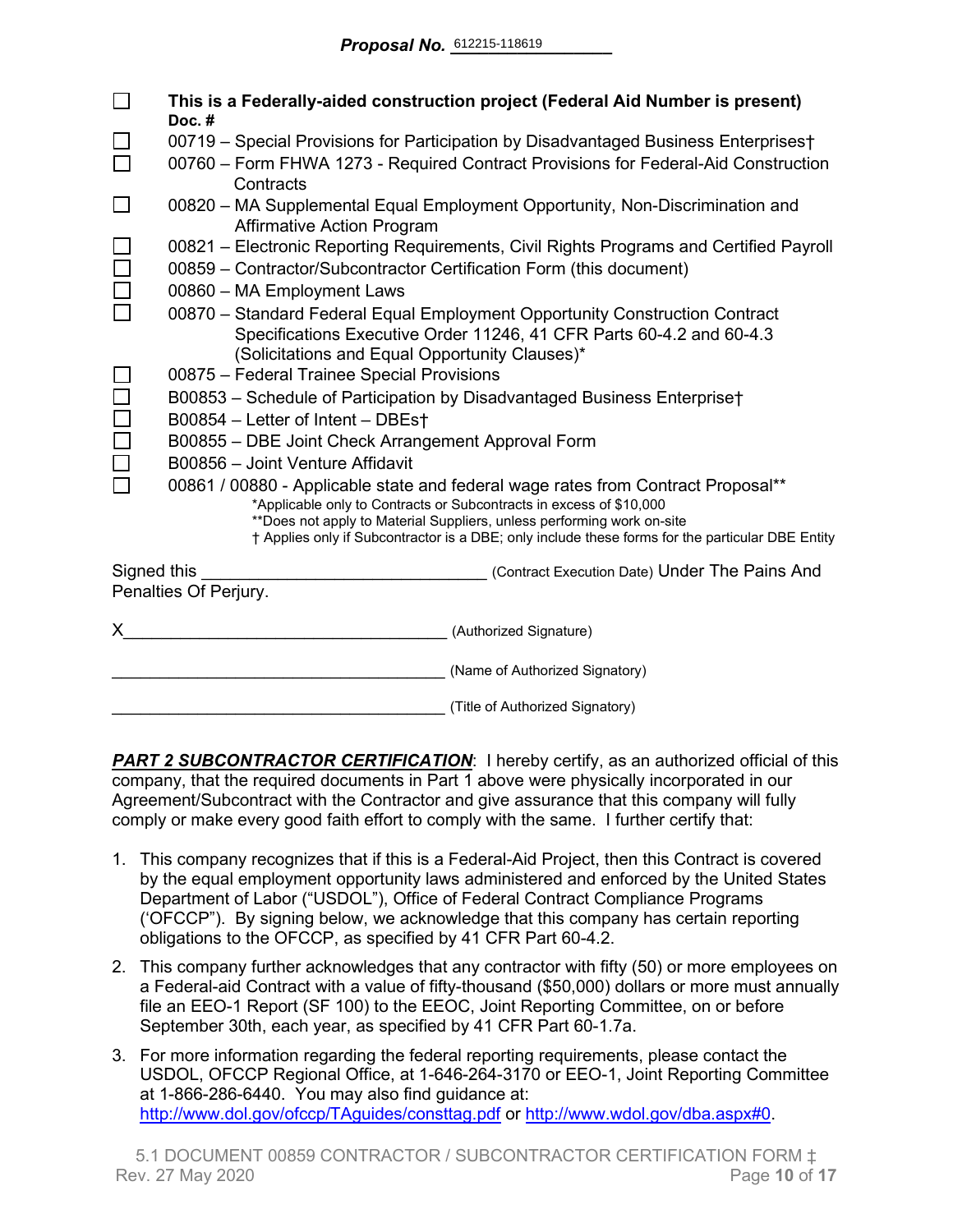- 4. This company  $\Box$  has  $\Box$  has not participated in a previous contract or subcontract subject to the Equal Opportunity clauses set forth in 41 CFR Part 60-4 and Executive Order 11246, and where required, has filed with the Joint Reporting Committee, the Director of the Office of Federal Contract Compliance Programs or the EEO Commission all reports due under the applicable filing requirements.
- 5. This company is in full compliance with applicable Federal and Commonwealth of Massachusetts laws, rules, and regulations and is not currently debarred or disqualified from bidding on or participating in construction contracts in any jurisdiction of the United States. See : http://www.massdot.state.ma.us/Debarred.aspx.
- 6. This company is properly registered and in good standing with the Office of the Secretary of the Commonwealth.

| Signed this<br>And Penalties Of Perjury. | (Subcontractor Certification Date) Under The Pains |
|------------------------------------------|----------------------------------------------------|
| Subcontractor:                           | Х                                                  |
| Address:                                 | (Authorized Signature)                             |
| Telephone Number:                        |                                                    |
| Federal I.D. Number:                     | (Print Name and Title)                             |
| <b>Estimated Start Date:</b>             |                                                    |
| <b>Estimated Completion Date:</b>        |                                                    |
| <b>Estimated Dollar Amount:</b>          | Date                                               |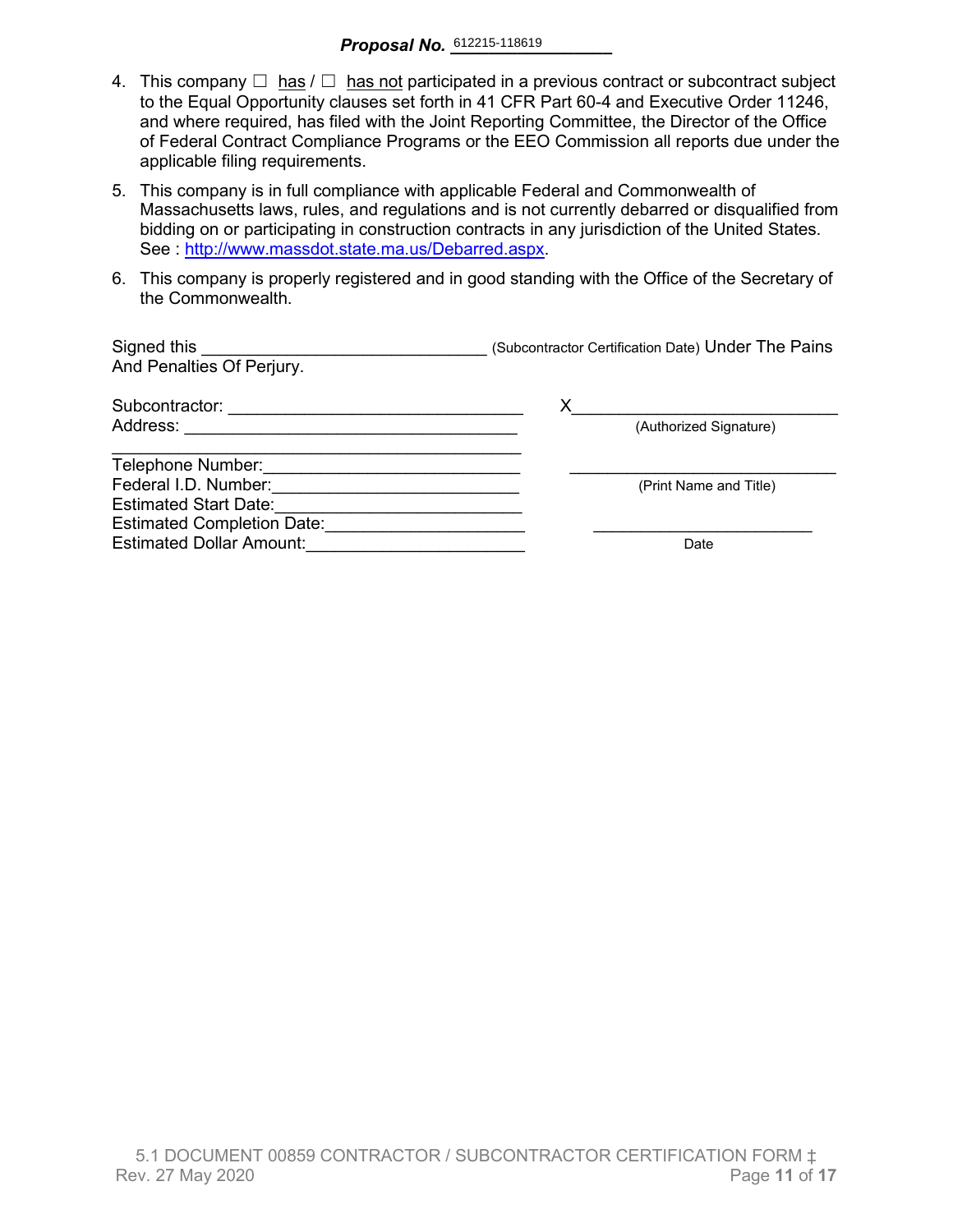## 5.2 DOCUMENT 00859 CONTRACTOR / SUBCONTRACTOR CERT. FORM  $\ddagger$  (2<sup>nd</sup> Copy)

| Contractor:          |                     | Date:                                                                                                                                                                                                    |
|----------------------|---------------------|----------------------------------------------------------------------------------------------------------------------------------------------------------------------------------------------------------|
|                      |                     | ‡This form shall be prepared and submitted to MassDOT for every subcontractor; the Prime Contractor<br>shall ensure that the indicated documents have been given, as applicable, to its Sub-Contractors. |
| Subcontractor:       |                     |                                                                                                                                                                                                          |
| Contract No.: 118619 | Project No.: 612215 | Federal Aid No.: NFA                                                                                                                                                                                     |
| Location: District 1 |                     |                                                                                                                                                                                                          |

Project Description: District 1 - Scheduled and Emergency Bridge Substructure Repairs at Various Locations

**PART 1 CONTRACTOR CERTIFICATION:** I hereby certify, as an authorized official of this company, that to the best of my knowledge, information and belief, the company is in compliance with all applicable federal and state laws, rules, and regulations governing fair labor and employment practices, that the company will not discriminate in their employment practices, that the company will make good faith efforts to comply with the minority employee and women employee workforce participation ratio goals and specific affirmative action steps contained in Contract Document 00820 Commonwealth of Massachusetts Supplemental Equal Employment Opportunity, Non-Discrimination and Affirmative Action Program, and that the company will comply with the special provisions and documentation indicated below (as checked).

I further hereby certify, as an authorized official of this company, that the special provisions and documentation indicated below (as checked) have been or are included in, and made part of, the Subcontractor Agreement entered into with the firm named above.

| This is not a Federally-aided construction project<br>Doc. $#$                                                                                                                     |
|------------------------------------------------------------------------------------------------------------------------------------------------------------------------------------|
| 00718 – Participation by Minority Or Women's Business Enterprises and SDVOBE†                                                                                                      |
| 00761 – Certification Regarding Debarment, Suspension, Ineligibility, and Voluntary<br>Exclusion                                                                                   |
| 00820 – MA Supplemental Equal Employment Opportunity, Non-Discrimination, and<br><b>Affirmative Action Program</b>                                                                 |
| 00821 – Electronic Reporting Requirements, Civil Rights Programs, and Certified<br>Payroll                                                                                         |
| 00859 - Contractor/Subcontractor Certification Form (this document)                                                                                                                |
| 00860 - MA Employment Laws                                                                                                                                                         |
| 00861 - Applicable State Wage Rates in the Contract Proposal**                                                                                                                     |
| B00842 – MA Schedule of Participation By Minority or Women Business Enterprises<br>(M/WBEs)                                                                                        |
| B00843 - MA Letter of Intent - M/WBEst                                                                                                                                             |
| B00844 - Schedule of Participation By SDVOBE                                                                                                                                       |
| B00845 – Letter of Intent – SDVOBE                                                                                                                                                 |
| B00846 – M/WBE or SDVOBE Joint Check Arrangement Approval Form                                                                                                                     |
| B00847 - Joint Venture Affidavit                                                                                                                                                   |
| ** Does not apply to Material Suppliers, unless performing work on-site<br>† Applies only if Subcontractor is a M/WBE; only include these forms for the particular M/WBE<br>Entity |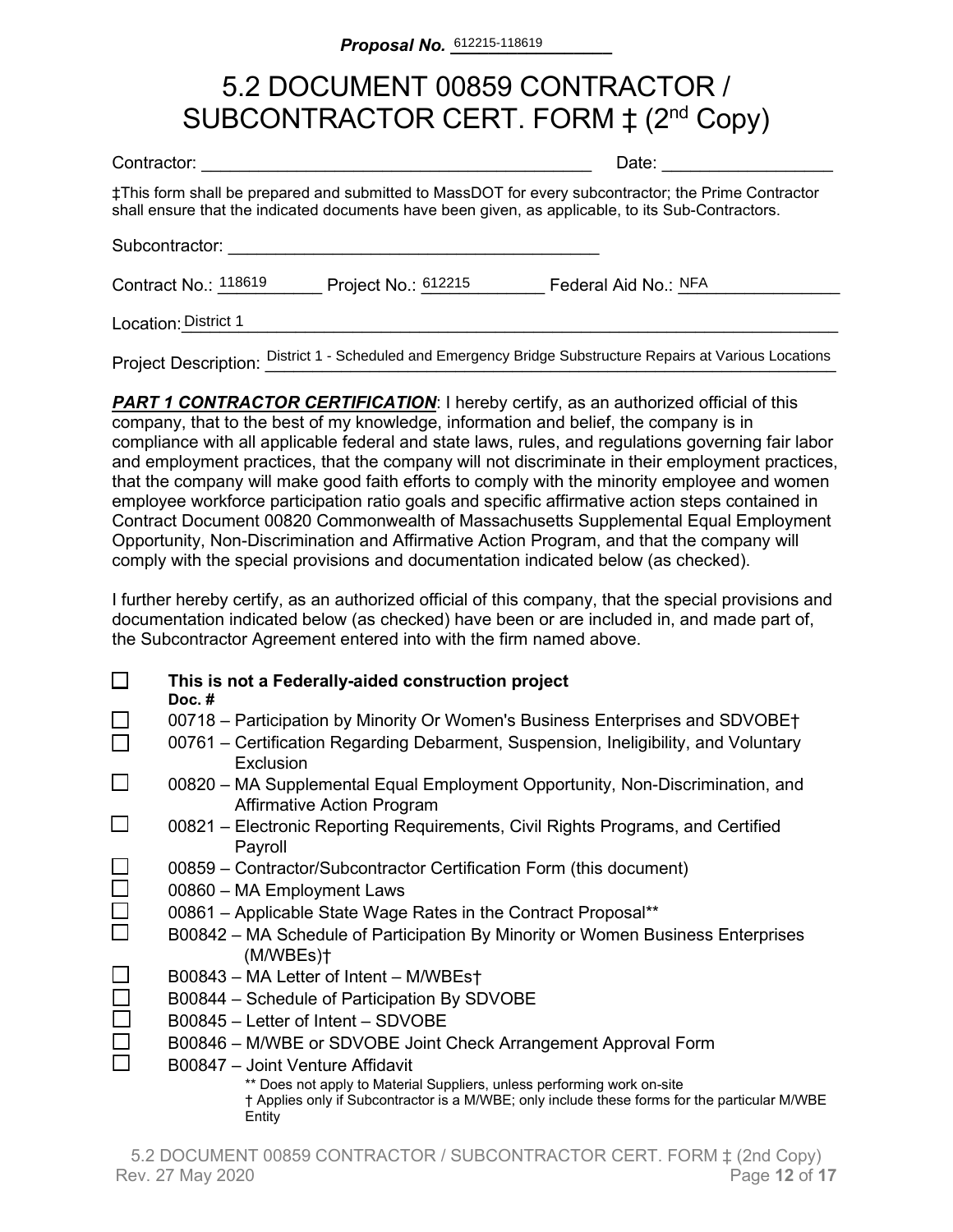|             | This is a Federally-aided construction project (Federal Aid Number is present)<br>Doc.#                                                                                                                                                                                                                                               |  |  |  |  |  |  |  |  |  |
|-------------|---------------------------------------------------------------------------------------------------------------------------------------------------------------------------------------------------------------------------------------------------------------------------------------------------------------------------------------|--|--|--|--|--|--|--|--|--|
|             | 00719 - Special Provisions for Participation by Disadvantaged Business Enterprises†                                                                                                                                                                                                                                                   |  |  |  |  |  |  |  |  |  |
|             | 00760 - Form FHWA 1273 - Required Contract Provisions for Federal-Aid Construction<br>Contracts                                                                                                                                                                                                                                       |  |  |  |  |  |  |  |  |  |
|             | 00820 – MA Supplemental Equal Employment Opportunity, Non-Discrimination and<br><b>Affirmative Action Program</b>                                                                                                                                                                                                                     |  |  |  |  |  |  |  |  |  |
|             | 00821 – Electronic Reporting Requirements, Civil Rights Programs and Certified Payroll<br>00859 - Contractor/Subcontractor Certification Form (this document)                                                                                                                                                                         |  |  |  |  |  |  |  |  |  |
|             | 00860 - MA Employment Laws                                                                                                                                                                                                                                                                                                            |  |  |  |  |  |  |  |  |  |
|             | 00870 - Standard Federal Equal Employment Opportunity Construction Contract<br>Specifications Executive Order 11246, 41 CFR Parts 60-4.2 and 60-4.3<br>(Solicitations and Equal Opportunity Clauses)*                                                                                                                                 |  |  |  |  |  |  |  |  |  |
|             | 00875 - Federal Trainee Special Provisions                                                                                                                                                                                                                                                                                            |  |  |  |  |  |  |  |  |  |
|             | B00853 - Schedule of Participation by Disadvantaged Business Enterprise†                                                                                                                                                                                                                                                              |  |  |  |  |  |  |  |  |  |
|             | B00854 - Letter of Intent - DBEst                                                                                                                                                                                                                                                                                                     |  |  |  |  |  |  |  |  |  |
|             | B00855 - DBE Joint Check Arrangement Approval Form                                                                                                                                                                                                                                                                                    |  |  |  |  |  |  |  |  |  |
|             | B00856 - Joint Venture Affidavit                                                                                                                                                                                                                                                                                                      |  |  |  |  |  |  |  |  |  |
|             | 00861 / 00880 - Applicable state and federal wage rates from Contract Proposal**<br>*Applicable only to Contracts or Subcontracts in excess of \$10,000<br>**Does not apply to Material Suppliers, unless performing work on-site<br>† Applies only if Subcontractor is a DBE; only include these forms for the particular DBE Entity |  |  |  |  |  |  |  |  |  |
| Signed this | (Contract Execution Date) Under The Pains And                                                                                                                                                                                                                                                                                         |  |  |  |  |  |  |  |  |  |
|             | Penalties Of Perjury.                                                                                                                                                                                                                                                                                                                 |  |  |  |  |  |  |  |  |  |
| X.          | (Authorized Signature)                                                                                                                                                                                                                                                                                                                |  |  |  |  |  |  |  |  |  |
|             | (Name of Authorized Signatory)                                                                                                                                                                                                                                                                                                        |  |  |  |  |  |  |  |  |  |
|             | (Title of Authorized Signatory)                                                                                                                                                                                                                                                                                                       |  |  |  |  |  |  |  |  |  |

**PART 2 SUBCONTRACTOR CERTIFICATION:** I hereby certify, as an authorized official of this company, that the required documents in Part 1 above were physically incorporated in our Agreement/Subcontract with the Contractor and give assurance that this company will fully comply or make every good faith effort to comply with the same. I further certify that:

- 7. This company recognizes that if this is a Federal-Aid Project, then this Contract is covered by the equal employment opportunity laws administered and enforced by the United States Department of Labor ("USDOL"), Office of Federal Contract Compliance Programs ('OFCCP"). By signing below, we acknowledge that this company has certain reporting obligations to the OFCCP, as specified by 41 CFR Part 60-4.2.
- 8. This company further acknowledges that any contractor with fifty (50) or more employees on a Federal-aid Contract with a value of fifty-thousand (\$50,000) dollars or more must annually file an EEO-1 Report (SF 100) to the EEOC, Joint Reporting Committee, on or before September 30th, each year, as specified by 41 CFR Part 60-1.7a.
- 9. For more information regarding the federal reporting requirements, please contact the USDOL, OFCCP Regional Office, at 1-646-264-3170 or EEO-1, Joint Reporting Committee at 1-866-286-6440. You may also find guidance at: <http://www.dol.gov/ofccp/TAguides/consttag.pdf> or [http://www.wdol.gov/dba.aspx#0.](http://www.wdol.gov/dba.aspx#0)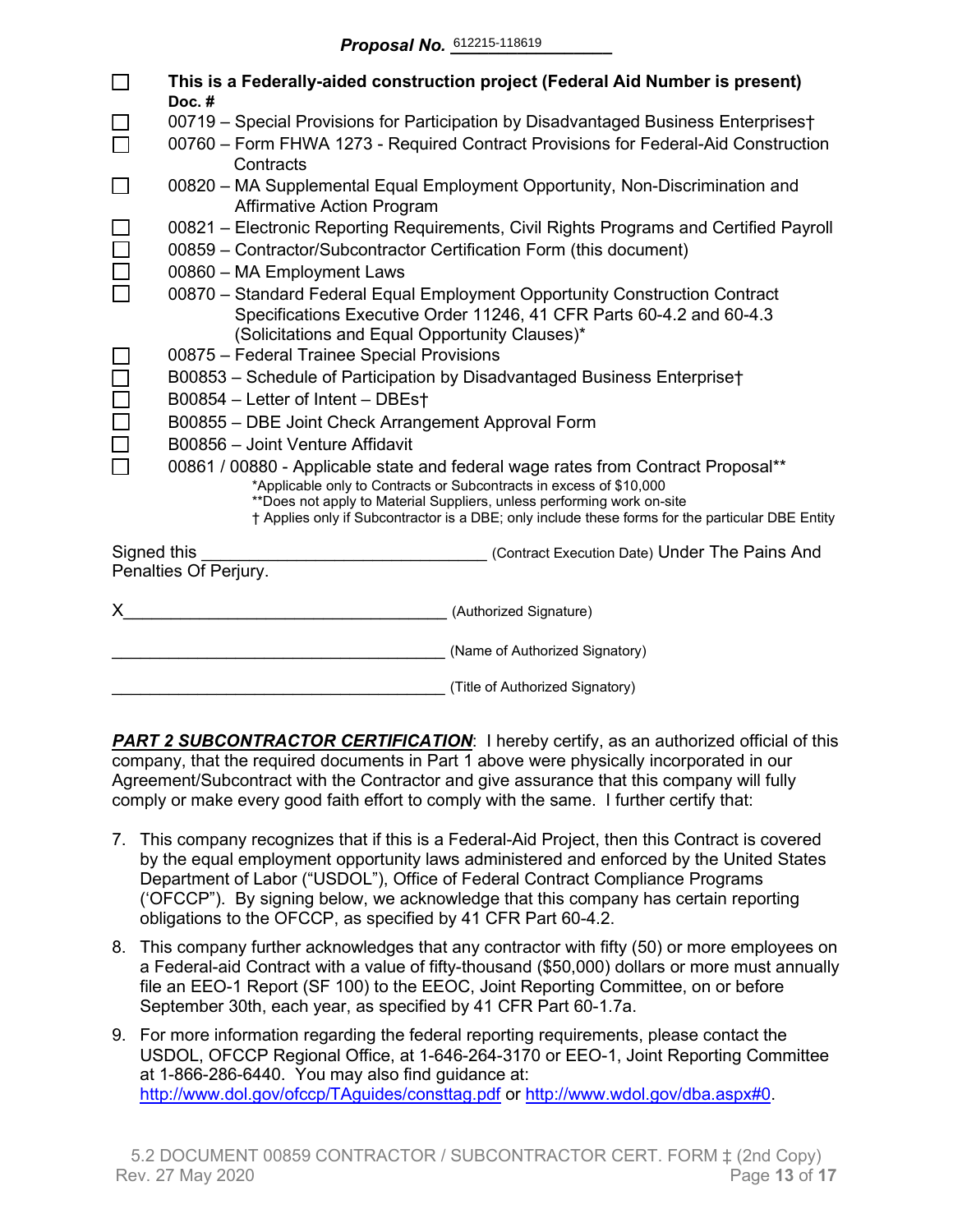- 10. This company  $\Box$  has  $\Box$  has not participated in a previous contract or subcontract subject to the Equal Opportunity clauses set forth in 41 CFR Part 60-4 and Executive Order 11246, and where required, has filed with the Joint Reporting Committee, the Director of the Office of Federal Contract Compliance Programs or the EEO Commission all reports due under the applicable filing requirements.
- 11. This company is in full compliance with applicable Federal and Commonwealth of Massachusetts laws, rules, and regulations and is not currently debarred or disqualified from bidding on or participating in construction contracts in any jurisdiction of the United States. See : [http://www.massdot.state.ma.us/Debarred.aspx.](http://www.massdot.state.ma.us/Debarred.aspx)
- 12. This company is properly registered and in good standing with the Office of the Secretary of the Commonwealth.

| Signed this<br>And Penalties Of Perjury. | (Subcontractor Certification Date) Under The Pains |
|------------------------------------------|----------------------------------------------------|
| Subcontractor:                           | х                                                  |
| Address:                                 | (Authorized Signature)                             |
| Telephone Number:                        |                                                    |
| Federal I.D. Number:                     | (Print Name and Title)                             |
| <b>Estimated Start Date:</b>             |                                                    |
| <b>Estimated Completion Date:</b>        |                                                    |
| <b>Estimated Dollar Amount:</b>          | Date                                               |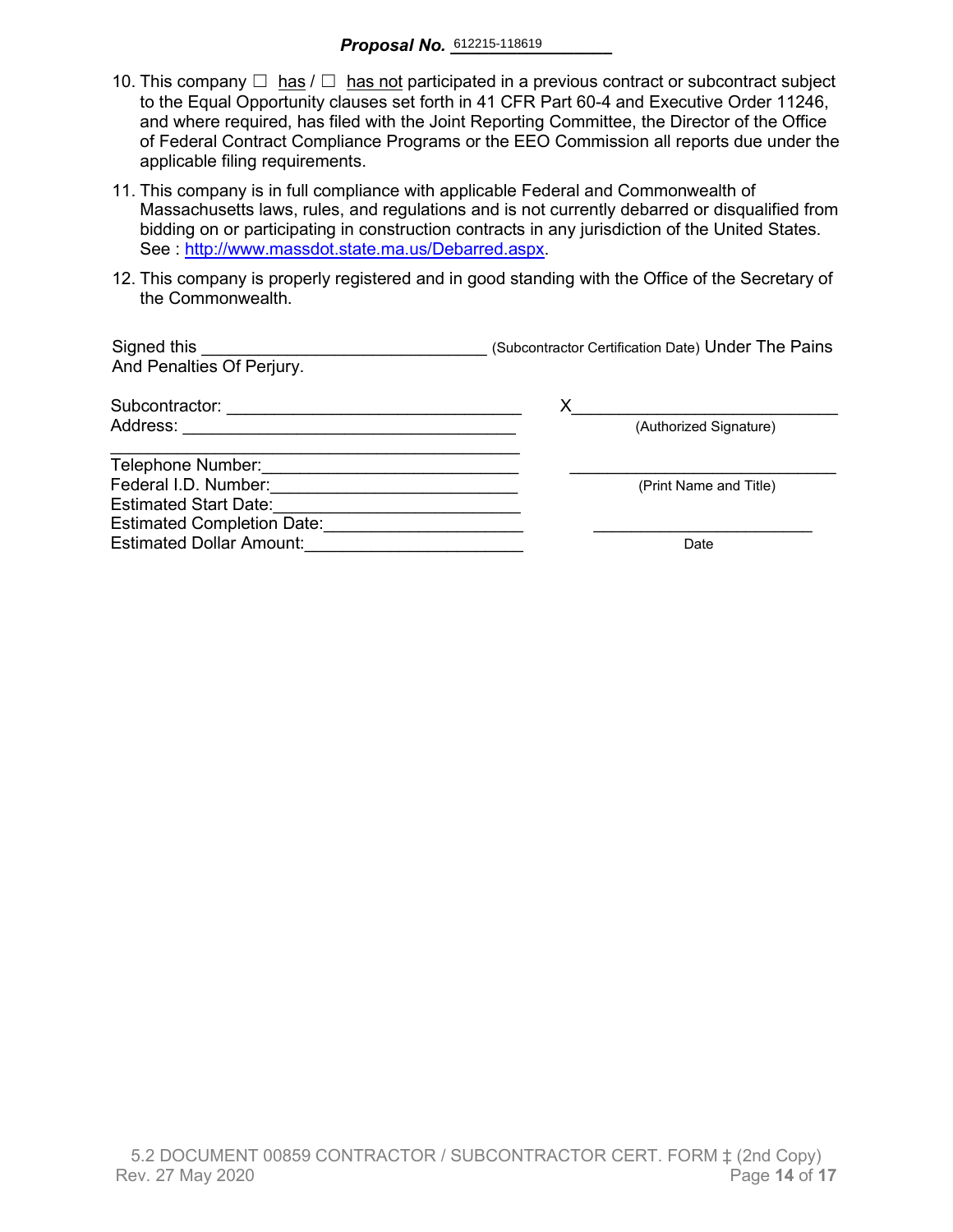## 6. OUT OF STATE CERTIFICATE (SAMPLE)

*\*Must Come from Secretary of State of the Commonwealth of Massachusetts\**

To Whom It May Concern:

I hereby certify that according to the records of this office,

\_\_\_\_\_\_\_\_\_\_\_\_\_\_\_\_\_\_\_\_\_\_\_\_\_\_\_\_\_\_\_\_\_\_\_\_\_\_\_\_\_\_\_\_ (Company Name)

a corporation organized under the laws of \_\_\_\_\_\_\_\_

(State Organized Under)

on **on Example 2** was qualified to do business in this Commonwealth on (Date Qualified to do Business in MA)

(Date of Qualification Inquiry) under the provisions of the General Laws, and I further certify (Date of Qualification Inquiry)

that said corporation is still qualified to do business in this Commonwealth.

I also certify that said corporation is not delinquent in the filing of any annual reports required to date.

In testimony of which, I have hereunto affixed the Great Seal of the Commonwealth on the date first above written.

*X*<br>(Signature of Secretary of State) **Alternative State Seal (Signature of Secretary of State)** 

Certificate Number: \_\_\_\_\_\_\_\_\_\_\_\_\_\_\_\_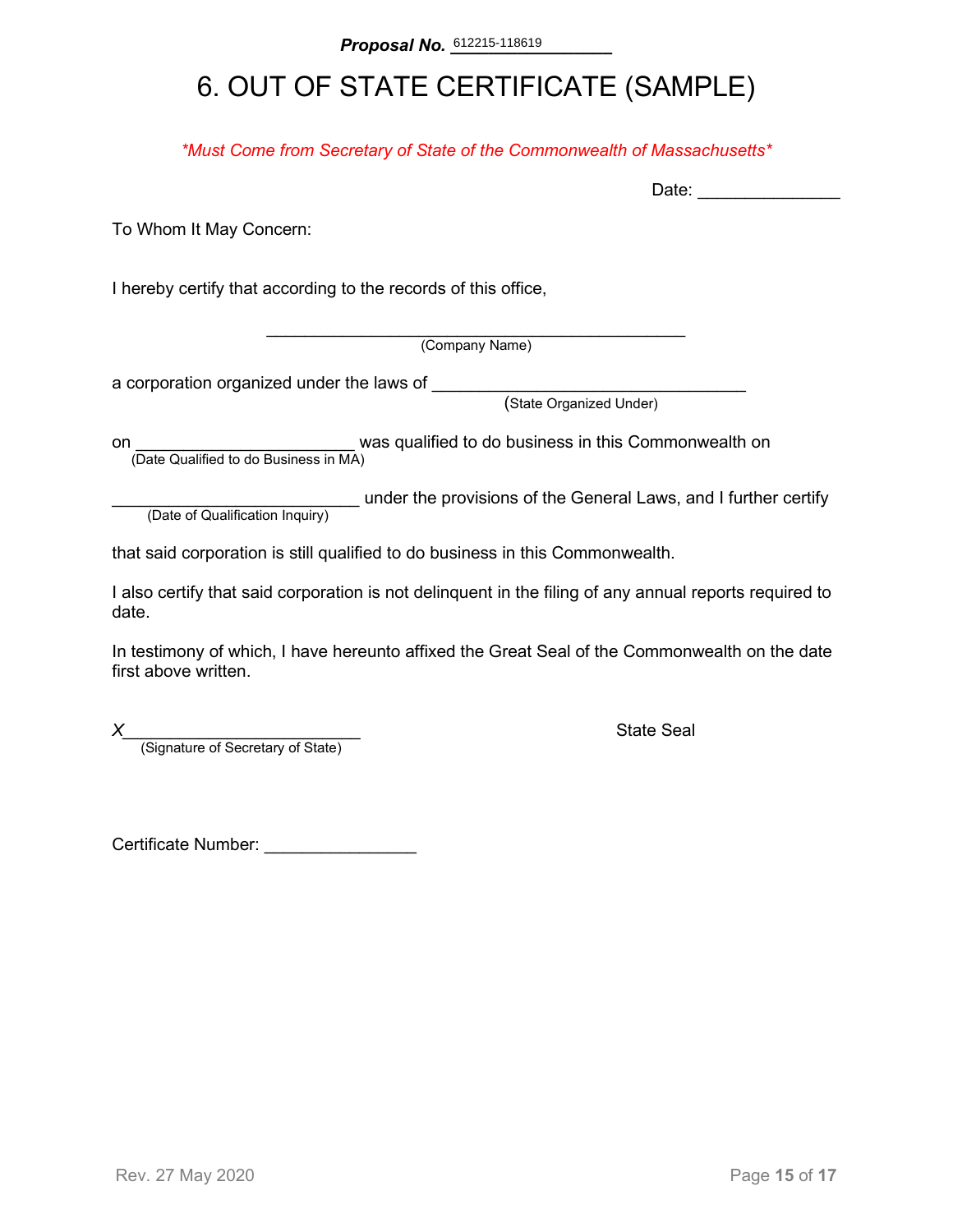## 7. DIESEL CONSTRUCTION EQUIPMENT DATA SHEET

Contractor Name: \_\_\_\_\_\_\_\_\_\_\_\_\_\_\_\_\_\_\_\_\_\_\_\_\_\_\_\_\_\_\_\_\_\_\_\_\_\_\_\_\_\_\_\_\_\_\_\_\_ Contract No: \_\_\_\_\_\_\_\_\_\_\_\_\_\_\_\_\_\_\_\_\_\_\_\_\_\_\_

Contract No: <sup>118619</sup>

District 1 - Scheduled and Emergency Bridge Substructure Repairs at Various Locations

Project Name: \_\_\_\_\_\_\_\_\_\_\_\_\_\_\_\_\_\_\_\_\_\_\_\_\_\_\_\_\_\_\_\_\_\_\_\_\_\_\_\_\_\_\_\_\_\_\_\_\_\_\_\_ Location: \_\_\_\_\_\_\_\_\_\_\_\_\_\_\_\_\_\_\_\_\_\_\_\_\_\_\_\_\_\_\_

Location: District 1

| Equipment<br><b>Type</b> | Own<br>Rent | <b>Equipment</b><br><b>Make</b> | Equipment<br>Model &<br>Year | <b>Fuel Type</b> | Equipment<br><b>VIN</b> | <b>Equipment</b><br><b>HP Rating</b> | ECD Type<br>DOC/DPF | <b>ECD</b><br>Manufact. | <b>ECD</b><br><b>Make</b> | <b>ECD</b><br><b>Model</b> | <b>ECD</b><br>Cert. | <b>ECD Install</b><br><b>Date</b> |
|--------------------------|-------------|---------------------------------|------------------------------|------------------|-------------------------|--------------------------------------|---------------------|-------------------------|---------------------------|----------------------------|---------------------|-----------------------------------|
|                          |             |                                 |                              |                  |                         |                                      |                     |                         |                           |                            |                     |                                   |
|                          |             |                                 |                              |                  |                         |                                      |                     |                         |                           |                            |                     |                                   |
|                          |             |                                 |                              |                  |                         |                                      |                     |                         |                           |                            |                     |                                   |
|                          |             |                                 |                              |                  |                         |                                      |                     |                         |                           |                            |                     |                                   |
|                          |             |                                 |                              |                  |                         |                                      |                     |                         |                           |                            |                     |                                   |
|                          |             |                                 |                              |                  |                         |                                      |                     |                         |                           |                            |                     |                                   |
|                          |             |                                 |                              |                  |                         |                                      |                     |                         |                           |                            |                     |                                   |
|                          |             |                                 |                              |                  |                         |                                      |                     |                         |                           |                            |                     |                                   |